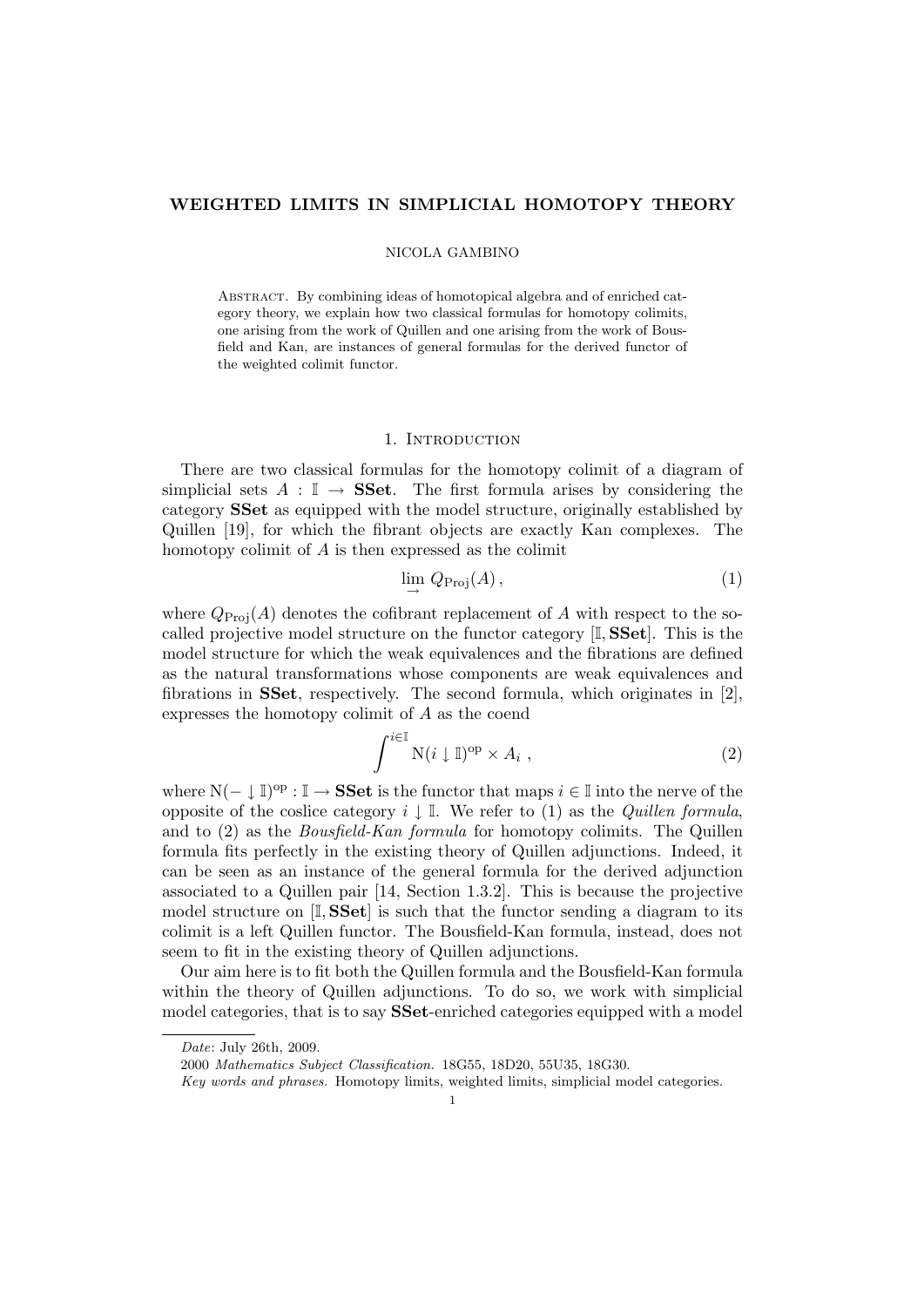structure that is suitably compatible with the model structure on SSet. Indeed, there are general forms of both the Quillen and the Bousfield-Kan formula for simplicial model categories [13, Chapter 18], which we want to include within our development. The key idea that allows us to achieve our goal is to consider not only the limit notions that are familiar from ordinary category theory, but also the more general limit notions known as weighted limits [16, Chapter 3]. We will establish that there are two ways of making the weighted colimit functor into a left Quillen functor in two variables. This result allows us to explain the presence of the two formulas discussed above. Indeed, the existence of two ways of regarding the weighted colimit functor as a left Quillen functor implies that there are two ways of computing its total left derived functor. One leads to the Quillen formula, and the other to the Bousfield-Kan formula.

To the best of the author's knowledge, this treatment of the Quillen formula and of the Bousfield-Kan formula for homotopy colimits does not appear in the existing literature. On the one hand, our approach differs from the one in [13, Chapter 18], where a general version of the Bousfield-Kan formula is assumed to be the homotopy colimit of a diagram by definition [13, Definition 18.1.2]. Here, instead, we derive a general version of the Quillen and Bousfield-Kan formula by combining our results with the general theory of derived adjunctions in the enriched setting [8, 21]. Furthermore, while weighted limits are used only implicitly in [13, Chapter 18], they are exploited here as a fundamental concept. On the other hand, our approach differs also from the one taken in the literature on weighted limits in homotopy theory [1, 10, 11], which does not consider model structures. Here, as in [7], the combination of ideas of enriched category theory and of homotopical algebra plays instead an essential role. This is in a spirit similar to that of [22], which relates the formulas for homotopy limits involving the bar construction [18] with the abstract approach of homotopical categories [5].

Remark. The standard reference for enriched category theory is Kelly's book [16]. For the convenience of the reader, we will review the notion of a weighted limit in the special case of simplicial categories. For the theory of model categories, we refer to Hovey's book [14]. For further information concerning homotopy limits, the reader is invited to refer also to [2, 6, 9, 12, 23]. General approaches to homotopy limits are developed in [3] and [4, 20].

# 2. Simplicial model categories

We write **SSet** for the category of simplicial sets. The category **SSet** will always be considered here as equipped with Quillen's model structure [19], which can be established not only using the geometric realization functor [14, Chapter 3], but also in a purely combinatorial way [15]. Finite products determine a monoidal structure on SSet that satisfies the axioms for a monoidal model category [14, Proposition 4.28]. The internal function space makes SSet into a monoidal closed category. For  $X, Y \in \mathbf{SSet}$ , we write  $\mathbf{SSet}(X, Y)$  for their internal function space.

By a *simplicial category* we mean a category enriched in SSet. If  $A$  and  $B$ are objects of a simplicial category  $\mathbb C$ , we write  $\mathbb C(A, B)$  for the simplicial set of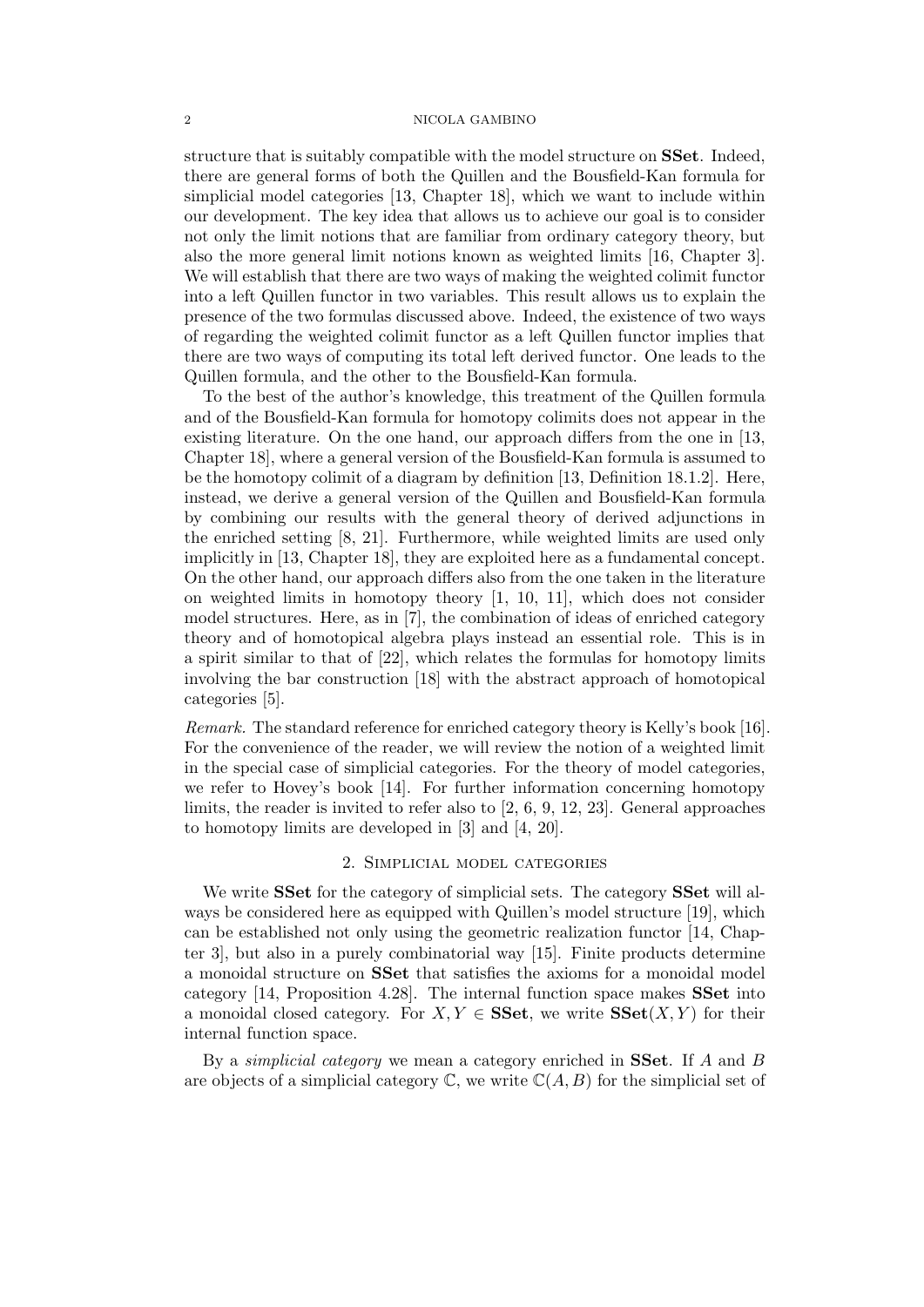maps from A to B. As a special case of the general concepts of enriched category theory [16, Section 1.2], we obtain the notions of a simplicial functor and of a simplicial natural transformation. These notions give rise to the 2-category SCat of simplicial categories, simplicial functors, and simplicial natural transformations. As a special case of the construction described in [16, Section 1.3], each simplicial category  $\mathbb C$  has an associated *underlying category*, with the same objects as  $\mathbb C$  and with maps  $f : A \to B$  given by the 0-simplices of  $\mathbb C(A, B)$ . The function assigning to a simplicial category its underlying category extends to a 2-functor  $\mathbf{SCat} \to \mathbf{Cat}$ , where  $\mathbf{Cat}$  is the 2-category of locally small categories, functors, and natural transformations. The category SSet can be regarded as a simplicial category, with enrichment given by its internal function space.

We recall in Definition 2.1 below the notion of a *simplicial model category*. For this, we need to introduce some notation. For a simplicial category C, a pair of maps  $f : A \to B$  and  $g : C \to D$  in  $\mathbb C$  determines the following commutative diagram in SSet

$$
\mathbb{C}(B, C) \xrightarrow{\mathbb{C}(B,g)} \mathbb{C}(B, D)
$$
  
\n
$$
\mathbb{C}(f,C) \downarrow \qquad \qquad \downarrow \mathbb{C}(f,D)
$$
  
\n
$$
\mathbb{C}(A, C) \xrightarrow{\mathbb{C}(A,g)} \mathbb{C}(A, D).
$$

We write  $\mathbb{C}(f,g) : \mathbb{C}(B,C) \to \mathbb{C}(A,D)$  for the common value of the composites of the diagram above. Since SSet has pullbacks, we obtain a canonical map

 $[f, g] : \mathbb{C}(B, C) \to \mathbb{C}(A, C) \times_{\mathbb{C}(A, D)} \mathbb{C}(B, D).$ 

This map is used in the next definition, which is essentially due to Quillen [19, Chapter II] and is a special case of the general notion of an enriched model category [8, Definition 3.3]. See also [14, Definition 4.2.18].

**Definition 2.1.** A *simplicial model structure* on a simplicial category  $\mathbb C$  is a model structure on the underlying category of  $\mathbb C$  such that condition  $(*)$  holds.

(\*) If  $f : A \to B$  is a cofibration and  $g : C \to D$  is a fibration in  $\mathbb{C}$ , then the map  $[f, g]$  is a fibration in **SSet** which is also a weak equivalence whenever either  $f$  or  $g$  is so.

A simplicial model category is a simplicial category that is equipped with a simplicial model structure.

Definition 2.2 below exploits the fact that a simplicial adjunction between simplicial categories, that is to say an adjunction in SCat, is mapped by the 2-functor  $SCat \rightarrow Cat$  into an adjunction of ordinary categories.

Definition 2.2. A simplicial Quillen adjunction between simplicial model categories is a simplicial adjunction whose underlying adjunction is a Quillen adjunction.

We will need also a counterpart of the notion of Quillen adjunction in two variables [14, Definition 4.2.1] in the simplicially-enriched setting. For this, recall from [16, Section 1.4] that the 2-category SCat inherits a cartesian structure from the category **SSet**. A simplicial functor of the form  $\Phi : \mathbb{C} \times \mathbb{D} \to \mathbb{E}$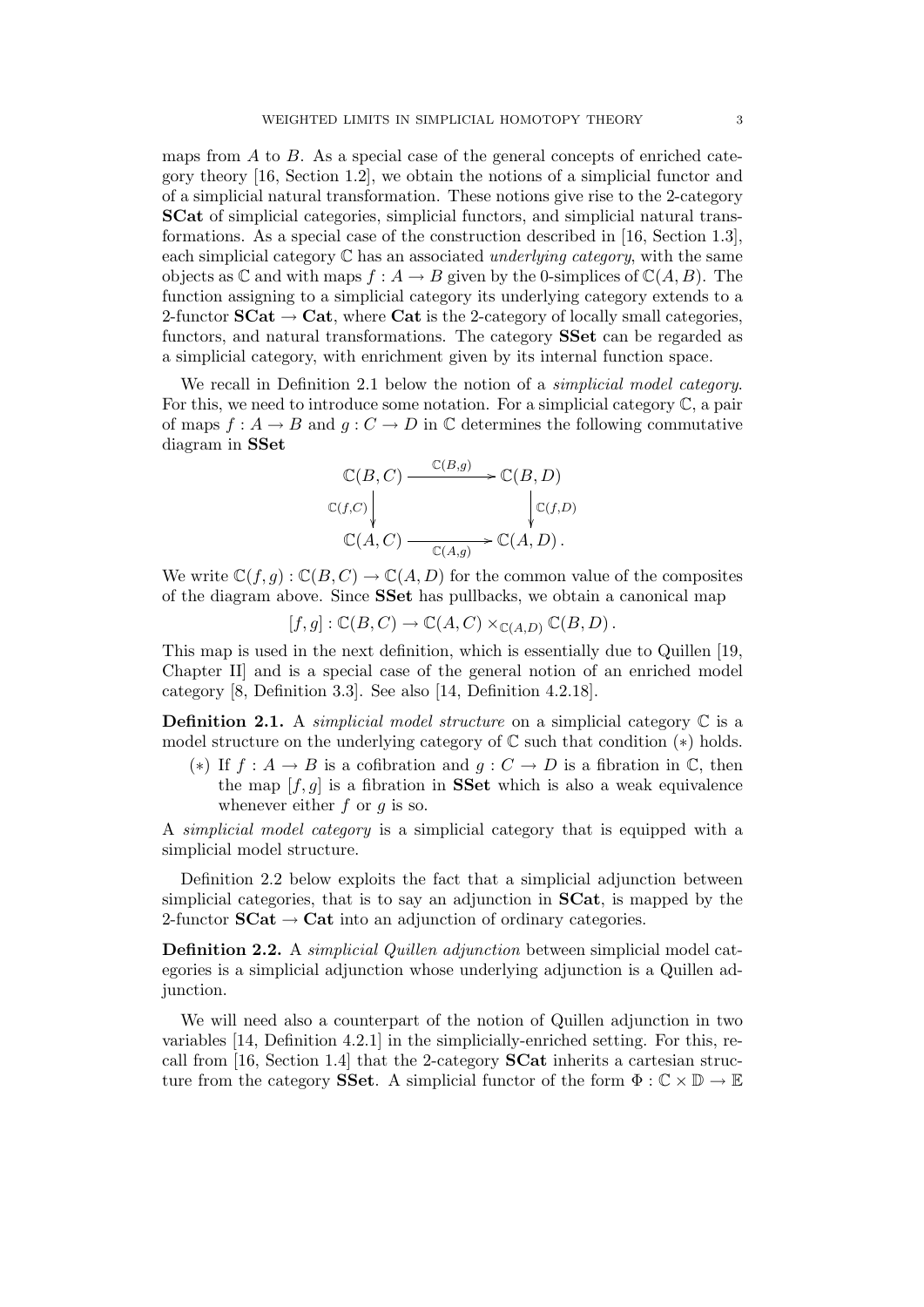will be referred to as a *simplicial functor in two variables*. Given a simplicial functor  $\Phi : \mathbb{C} \times \mathbb{D} \to \mathbb{E}$ , for  $f : A \to B$  in  $\mathbb{C}$  and  $g : C \to D$  in  $\mathbb{D}$  we write  $\Phi(f,g) : \Phi(A,C) \to \Phi(B,D)$  for the common value of the composites in the commutative diagram

$$
\Phi(A, C) \xrightarrow{\Phi(f, C)} \Phi(B, C)
$$
  
\n
$$
\Phi(A, g) \downarrow \qquad \qquad \downarrow \Phi(B, g)
$$
  
\n
$$
\Phi(A, D) \xrightarrow{\Phi(f, D)} \Phi(B, D).
$$

When  $E$  has pushouts, the commutativity of the diagram determines a canonical map

$$
\langle f, g \rangle : \Phi(A, D) \sqcup_{\Phi(A, C)} \Phi(B, C) \to \Phi(B, D).
$$

We use this map in the next definition.

**Definition 2.3.** Let  $\mathbb{C}, \mathbb{D}, \mathbb{E}$  be simplicial categories whose underlying categories are equipped with model structures. A simplicial functor in two variables  $\Phi : \mathbb{C} \times \mathbb{D} \to \mathbb{E}$  is said to be a *left Quillen functor in two variables* if the following conditions hold.

- $(i)$  Φ is cocontinuous in each variable.
- (ii) If  $f : A \to B$  is a cofibration in  $\mathbb C$  and  $g : C \to D$  is a cofibration in  $\mathbb D$ , then  $\langle f, q \rangle$  is a cofibration in E, which is also a weak equivalence whenever either  $f$  or  $g$  is so.

We say that a simplicial functor  $\Phi : \mathbb{C} \times \mathbb{D} \to \mathbb{E}$  is a right Quillen functor in two variables if its dual  $\Phi^{op} : \mathbb{C}^{op} \times \mathbb{D}^{op} \to \mathbb{E}^{op}$  is a left Quillen functor in two variables.

Our study of homotopy limits in simplicial model categories involves examples of the general situation isolated in Definition 2.4 below. Recall that a simplicial adjunction in two variables consists of simplicial functors

$$
\Phi: \mathbb{C} \times \mathbb{D} \to \mathbb{E}, \quad \Theta: \mathbb{D}^{\text{op}} \times \mathbb{E} \to \mathbb{C}, \quad \Psi: \mathbb{C}^{\text{op}} \times \mathbb{E} \to \mathbb{D},
$$

and simplicial natural isomorphisms, for  $C \in \mathbb{C}$ ,  $D \in \mathbb{D}$ , and  $E \in \mathbb{E}$ 

$$
\mathbb{C}(C,\Theta(D,E)) \cong \mathbb{E}(\Phi(C,D),E) \cong \mathbb{D}(D,\Psi(C,E)).
$$

In these circumstances,  $\Phi$  is a left adjoint in two variables,  $\Psi$  and  $\Theta$  are right adjoints in two variables. Enriched adjunctions in two variables have been studied in connection to homotopy limits in [10]. The following definition is the simplicially-enriched counterpart of the notion of a Quillen adjunction in two variables [14, Definition 4.2.1].

**Definition 2.4.** A *simplicial Quillen adjunction in two variables* is a simplicial adjunction in two variables  $(\Phi, \Theta, \Psi)$  such that the following equivalent conditions hold:

- (i)  $\Phi : \mathbb{C} \times \mathbb{D} \to \mathbb{E}$  is left Quillen functor in two variables,
- $(ii)$   $\Theta : \mathbb{D}^{op} \times \mathbb{E} \to \mathbb{C}$  is right Quillen functor in two variables,
- $(iii) \Psi : \mathbb{C}^{op} \times \mathbb{E} \to \mathbb{C}$  is right Quillen functor in two variables.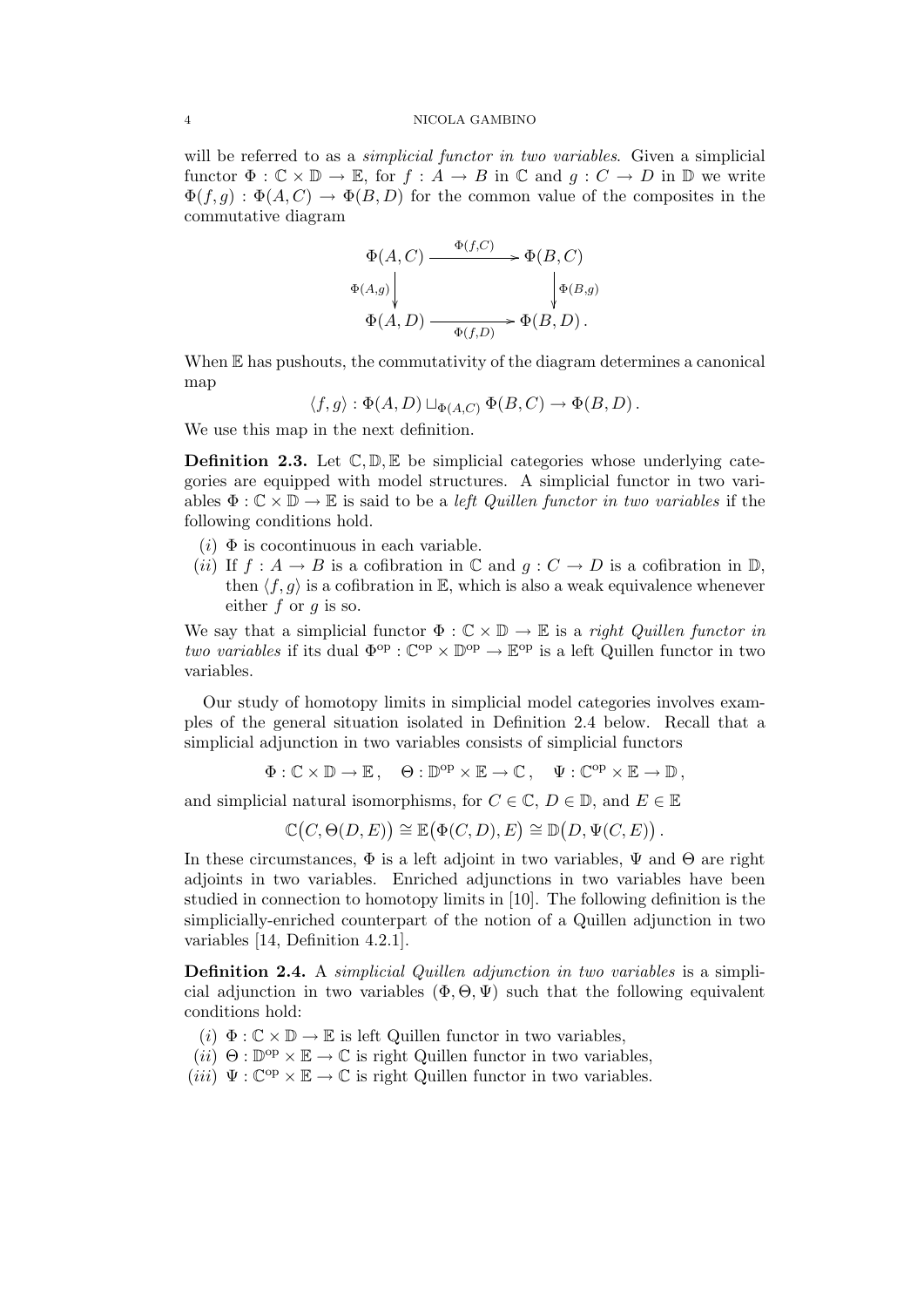We conclude this section by providing an example of Quillen adjunction in two variables which is going to be useful in Section 3. The example involves the notions of tensor and cotensor, which we recall from [16, Section 3.7]. Let C be a simplicial category. Existence of tensors in C can be expressed as the existence, for every  $A \in \mathbb{C}$ , of a simplicial adjunction of the form

$$
\mathbb{C} \frac{\xleftarrow{(-)\otimes A} \mathbf{SSet}}{\xrightarrow{\mathbb{C}(A,-)}} \mathbf{SSet}.
$$

Here, the left adjoint maps  $X \in \mathbf{SSet}$  into  $X \otimes A$ , the X-tensor of A, which is characterized by the existence of a simplicial natural isomorphism with components

$$
\mathbb{C}(X \otimes A, B) \cong \mathbf{SSet}(X, \mathbb{C}(A, B)). \tag{3}
$$

Cotensors are defined dually: to say that  $\mathbb C$  has *cotensors* is to say that for every  $B \in \mathbb{C}$  there exists a simplicial adjunction of the form

$$
\mathbb{C}^{\mathrm{op}}\xrightarrow{\begin{subarray}{c}[-,B]\\ \hline \mathbb{C}(-,B)\end{subarray}}\mathbf{SSet}\,.
$$

The left adjoint maps  $X \in \mathbf{SSet}$  into  $[X, B] \in \mathbb{C}$ , X-cotensor of B, which is characterized by the existence of a simplicial natural isomorphism with components

$$
\mathbb{C}(A,[X,B]) \cong \mathbf{SSet}(X,\mathbb{C}(A,B)). \tag{4}
$$

When C has both tensors and cotensors, we have a simplicial adjunction in two variables involving the functors

$$
\Phi : \mathbf{SSet} \times \mathbb{C} \to \mathbb{C}, \qquad \Phi(X, A) =_{\text{def}} X \otimes A,
$$
  
\n
$$
\Theta : \mathbb{C}^{\text{op}} \times \mathbb{C} \to \mathbf{SSet}, \qquad \Theta(A, B) =_{\text{def}} \mathbb{C}(A, B),
$$
  
\n
$$
\Psi : \mathbf{SSet}^{\text{op}} \times \mathbb{C} \to \mathbb{C}, \qquad \Psi(X, B) =_{\text{def}} [X, B].
$$

The following lemma is exploited repeatedly in Section 3.

**Lemma 2.5.** Let  $\mathbb C$  be a tensored and cotensored simplicial category, and assume that its underlying category is equipped with a model structure. The following conditions are equivalent:

- (i) the functor  $(-) \otimes (-)$ : SSet  $\times \mathbb{C} \to \mathbb{C}$  is a left Quillen functor in two variables,
- (ii) the functor  $\mathbb{C}(-,-): \mathbb{C}^{op} \times \mathbb{C} \to \mathbf{SSet}$  is a right Quillen functor in two variables,
- (iii) the functor  $[-,-]:$  SSet<sup>op</sup>  $\times \mathbb{C} \rightarrow \mathbb{C}$  is a right Quillen functor in two variables.

These conditions hold if and only if  $\mathbb C$  is a simplicial model category.

Proof. The equivalence of the conditions is an instance of the equivalence between the conditions in Definition 2.4. The very definition of a simplicial model category, given in Definition 2.1, simply restates condition  $(ii)$ .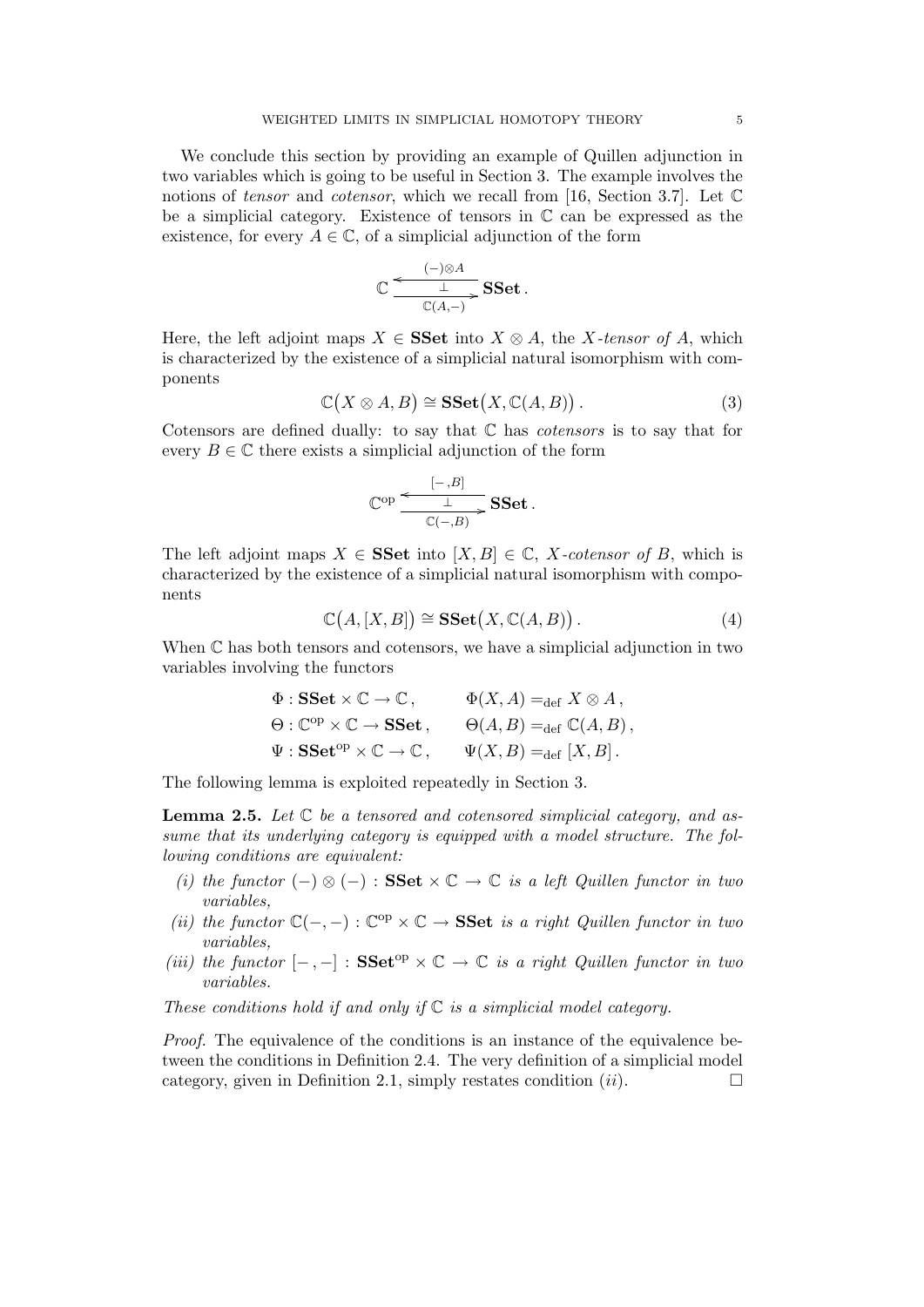When regarded as a simplicial category, **SSet** admits both tensors and cotensors, which are given by the cartesian product and the internal function spaces, respectively. Again, this is a special case of a general fact in enriched category theory [16, Section 3.7].

# 3. HOMOTOPY LIMITS

Let  $\mathbb C$  be a simplicial category. For a small simplicial category  $\mathbb I$ , we write  $[\mathbb I, \mathbb C]$ for the simplicial category whose underlying category has simplicial functors from  $\mathbb{I}$  to  $\mathbb{C}$  as objects and simplicial natural transformations as maps. We often refer to functors  $A: \mathbb{I} \to \mathbb{C}$  as *diagrams*. If  $\mathbb{C}$  is equipped with a simplicial model structure, there are at least two possible simplicial model structures on  $[I, \mathbb{C}],$ which are generally referred to as the *projective* and *injective* model structure. To define them, we need to introduce some terminology. A simplicial natural transformation  $f: A \to B$  is said to be a *pointwise weak equivalence* if each of its components  $f_i: A_i \to B_i$ , for  $i \in \mathbb{I}$ , is a weak equivalence. The notions of a pointwise fibration and of a pointwise cofibration are defined analogously. The lifting properties in Definition 3.1 below always refer to commutative diagrams and fillers in the underlying category of  $[I, \mathbb{C}]$ .

**Definition 3.1.** Let  $f : A \rightarrow B$  be a simplicial natural transformation.

- (i) We say that f is a *projective cofibration* if it has the left lifting property with respect to the simplicial natural transformations which are pointwise acyclic fibrations.
- (ii) We say that f is a *injective fibration* if it has the right lifting property with respect to the simplicial natural transformations which are pointwise acyclic cofibrations.

The projective model structure is defined as follows:

|  |                                                     | $\int$ weak equivalences = pointwise weak equivalences, |
|--|-----------------------------------------------------|---------------------------------------------------------|
|  | $[\mathbb{I}, \mathbb{C}]_{\text{Proj}}$ fibrations | $=$ pointwise fibrations,                               |
|  | cofibrations                                        | $=$ projective cofibrations.                            |

The cofibrant objects of the projective model structure will be referred to as the projectively cofibrant diagrams. We do not need to introduce special terminology for the fibrant objects, since a diagram is fibrant in the projective model structure if and only if it is pointwise fibrant. The fibrant and cofibrant replacement of a diagram A with respect to the projective model structure will be denoted  $R_{\text{Proj}}(A)$  and  $Q_{\text{Proj}}(A)$ , respectively. Note that  $R_{\text{Proj}}(A)$  can be defined with the fibrant replacement of C, provided that this is a simplicial functor. The injective model structure is defined dually, as follows:

|                                                                             | $\forall$ weak equivalences = pointwise weak equivalences, |
|-----------------------------------------------------------------------------|------------------------------------------------------------|
| $[\mathbb{I}, \mathbb{C}]_{\text{Inj}} \left\{ \text{ fibrations} \right\}$ | $=$ injective fibrations,                                  |
| cofibrations                                                                | $=$ pointwise cofibrations.                                |

There is an evident notion of *injectively fibrant* diagram. The cofibrant objects in the injective model structure are instead the pointwise cofibrant diagrams. The fibrant and cofibrant replacements of a diagram A with respect to the injective model structure are denoted  $R_{\text{Inj}}(A)$  and  $Q_{\text{Inj}}(A)$ , respectively.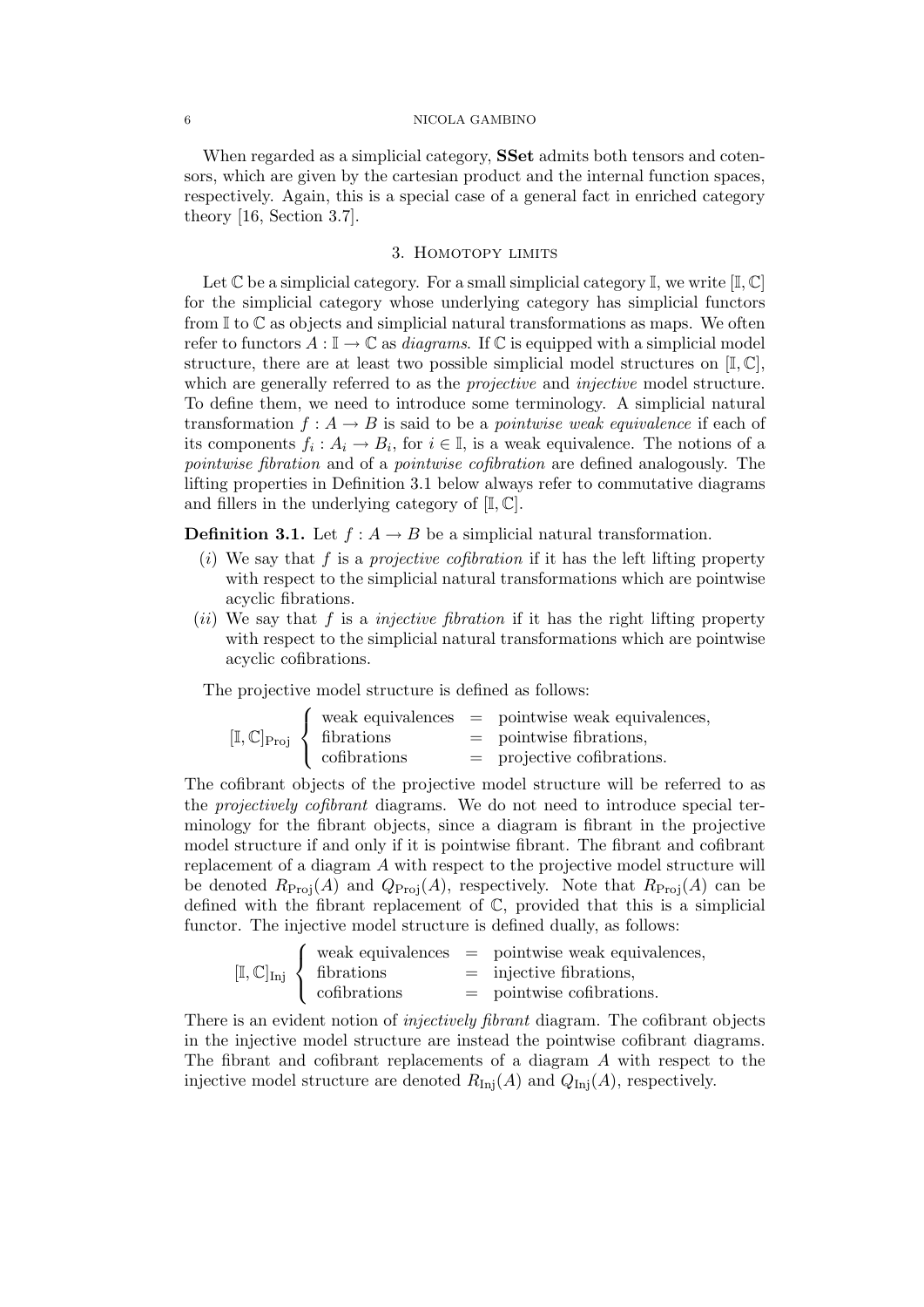If  $\mathbb C$  is **SSet**, the projective model structure was established by Quillen [19] and the injective model structure by Heller [12]. A general result by Lurie [17, Proposition A.3.3.2] isolates conditions that guarantee the existence of projective and injective model structures on simplicial categories. When they exist, the projective and the injective model category are Quillen equivalent [17, Proposition A.3.3.8] and satisfy the axioms for a simplicial model category, as a simple calculation shows. From now on, when we refer to these model structures, we implicitly assume their existence. Indeed, our focus is not on the conditions that ensure the existence of these model structures, but rather on how their existence allows us to study the homotopical behaviour of limit functors. Similarly, when we refer to limits and colimits, we tacitly assume their existence.

Since simplicial categories are enriched categories, they admit not only standard limit notions, but also notions of weighted limit, which we recall briefly from [16, Chapter 3]. Since limits and colimits are dual notions, it suffices to study one of them. We study colimits. When treating weighted colimits, a weight is a functor  $X : \mathbb{P}^p \to \mathbf{SSet}$ . Existence of weighted colimits in a simplicial category  $\mathbb C$  can be expressed as the existence, for every diagram A, of a simplicial adjunction of the form

$$
\mathbb{C}\,\frac{\overset{\textstyle{(-)\otimes_{\mathbb{I}} A}}{\; \; \bot \; }}{\overset{\mathbb{C}(A_{(-)},-)}{\; \; \;}}\, [\mathbb{I}^\text{{op}},{\bf SSet}]\,.
$$

The left adjoint sends a weight X to  $X \otimes_{\mathbb{I}} A$ , the X-weighted colimit of A, which is characterized by the existence of a simplicial natural isomorphism with components

$$
\mathbb{C}(X \otimes_{\mathbb{I}} A, B) \cong [\mathbb{I}^{op}, \mathbf{SSet}](X_{(-)}, \mathbb{C}(A_{(-)}, B)). \tag{5}
$$

We think of  $X \otimes_{\mathbb{I}} A$  as an I-indexed tensor, with the isomorphism in (3) being analogous to that in (5). Indeed, when  $\mathbb I$  is the terminal simplicial category 1, weighted colimits reduce to tensors. This point of view is supported by the following formula [16, Section 3.10], which expresses weighted colimits in terms of tensors and coends:

$$
X \otimes_{\mathbb{I}} A \cong \int^{i \in \mathbb{I}} X_i \otimes A_i.
$$
 (6)

When  $\mathbb C$  is cotensored, the existence of X-weighed colimits is equivalent to the existence of a simplicial adjunction of the form

$$
\mathbb{C} \xrightarrow{\begin{array}{c} X \otimes_{\mathbb{I}} (-) \\ \hline \downarrow \\ \hline \left[ X_{(-)}, \Delta (-) \right] \end{array}} [\mathbb{I}, \mathbb{C}] \ .
$$

Here, the right adjoint, which maps  $A \in \mathbb{C}$  into the constant diagram sending an object  $i \in \mathbb{I}$  into the cotensor  $[X_i, A] \in \mathbb{C}$ , should be understood as a weighted analogue of the diagonal functor that participates in the adjunction expressing the existence of colimits in an ordinary category. As shown in [16, Section 3.9],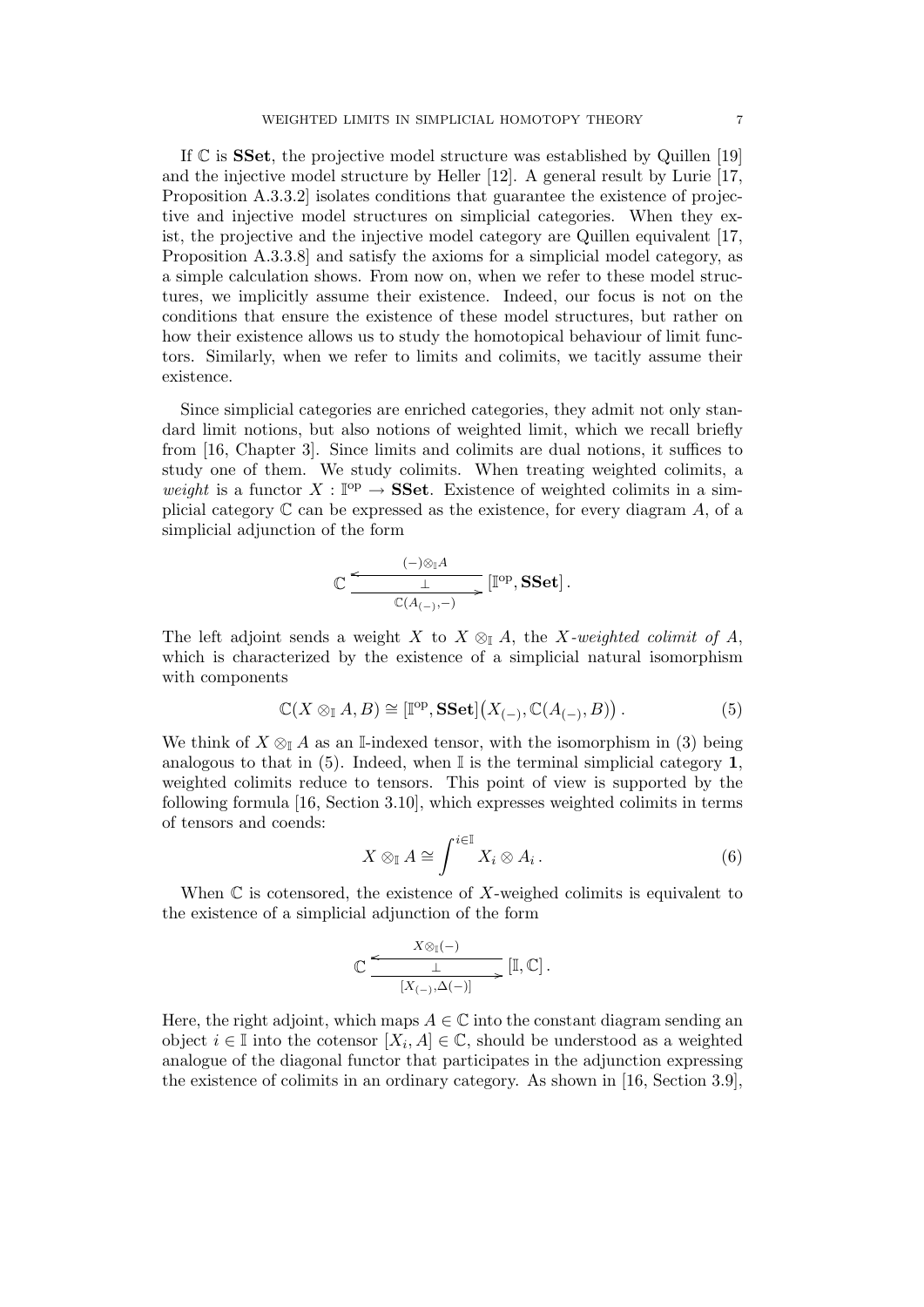the colimit of a simplicial functor  $A: \mathbb{I} \to \mathbf{SSet}$  can be expressed as a weighted colimit by the isomorphism

$$
\lim_{\longrightarrow} A \cong 1 \otimes_{\mathbb{I}} A, \tag{7}
$$

where  $1: \mathbb{I}^{op} \to \mathbf{SSet}$  denotes the weight with constant value the terminal object of SSet.

If C admits cotensors and weighted colimits, the weighted colimit functor

$$
(-) \otimes_{\mathbb{I}} (-) : [\mathbb{I}^{op}, \mathbf{SSet}] \times [\mathbb{I}, \mathbb{C}] \to \mathbb{C}
$$

is part of the simplicial adjunction in two variables which involves the following simplicial functors

$$
\Phi : [\mathbb{I}^{op}, \mathbf{SSet}] \times [\mathbb{I}, \mathbb{C}] \to \mathbb{C}, \qquad \Phi(X, A) =_{\text{def}} X \otimes_{\mathbb{I}} A, \tag{8}
$$

$$
\Theta : [\mathbb{I}, \mathbb{C}]^{\text{op}} \times \mathbb{C} \to [\mathbb{I}^{\text{op}}, \mathbf{SSet}], \qquad \Theta(A, B) =_{\text{def}} \mathbb{C}(A_{(-)}, B), \tag{9}
$$

$$
\Psi : [\mathbb{I}^{\text{op}}, \mathbf{SSet}]^{\text{op}} \times \mathbb{C} \to [\mathbb{I}, \mathbb{C}], \qquad \Psi(X, B) =_{\text{def}} [X_{(-)}, B]. \tag{10}
$$

Theorem 3.2 and Theorem 3.3 below, show that there are two choices of model structures that allow us to regard this simplicial adjunction in two variables as a Quillen adjunction. In particular, there will be two ways of regarding the weighted colimit functor as a left Quillen functor in two variables. The proofs of Theorem 3.2 and Theorem 3.3 refer to the functors  $\Phi$ ,  $\Theta$ ,  $\Psi$  defined in (8), (9), (10), respectively.

**Theorem 3.2.** Let  $\mathbb C$  be a simplicial model category. If we consider the category of weights  $[\mathbb{I}^{op},\mathbf{SSet}]$  as equipped with the injective model structure and the category of diagrams  $[\mathbb{I}, \mathbb{C}]$  as equipped with the projective model structure, then the weighted colimit functor is a left Quillen functor in two variables.

Proof. We need to show that

$$
\Phi:[\mathbb{I}^{op},\mathbf{SSet}]_{\mathrm{Inj}}\times[\mathbb{I},\mathbb{C}]_{\mathrm{Proj}}\rightarrow\mathbb{C}
$$

is a left Quillen functor in two variables. The following conditions are equivalent:

- (*i*)  $\Phi : [\mathbb{I}^{\text{op}}, \mathbf{SSet}]_{\text{Inj}} \times [\mathbb{I}, \mathbb{C}]_{\text{Proj}} \to \mathbb{C}$  is a left Quillen functor,
- $(ii) \Theta : [\mathbb{I}, \mathbb{C}]^{\text{op}}_{\text{Proj}} \times \mathbb{C} \to [\mathbb{I}^{\text{op}}, \mathbf{SSet}]_{\text{Inj}}$  is a right Quillen functor,
- $(iii) \Psi : [\mathbb{I}^{op}, \mathbf{SSet}]^{\text{op}}_{\text{Inj}} \times \mathbb{C} \to [\mathbb{I}, \mathbb{C}]_{\text{Proj}}$  is a right Quillen functor.

The assumption that  $\mathbb C$  is a simplicial model category and Lemma 2.5 imply that the cotensor functor  $[-,-]:$  SSet<sup>op</sup>  $\times \mathbb{C} \to \mathbb{C}$  is a right Quillen functor in two variables. This implies that condition  $(iii)$  holds.

There is a second choice of Quillen model structures that allows us to make the weighted colimit functor into a left Quillen functor in two variables.

**Theorem 3.3.** Let  $\mathbb C$  be a simplicial model category. If we consider the category of weights  $[\mathbb{I}^{op}, \mathbf{SSet}]$  as equipped with the projective model structure and the category of diagrams  $[I, \mathbb{C}]$  as equipped with the injective model structure, then the weighted colimit functor is a left Quillen functor in two variables.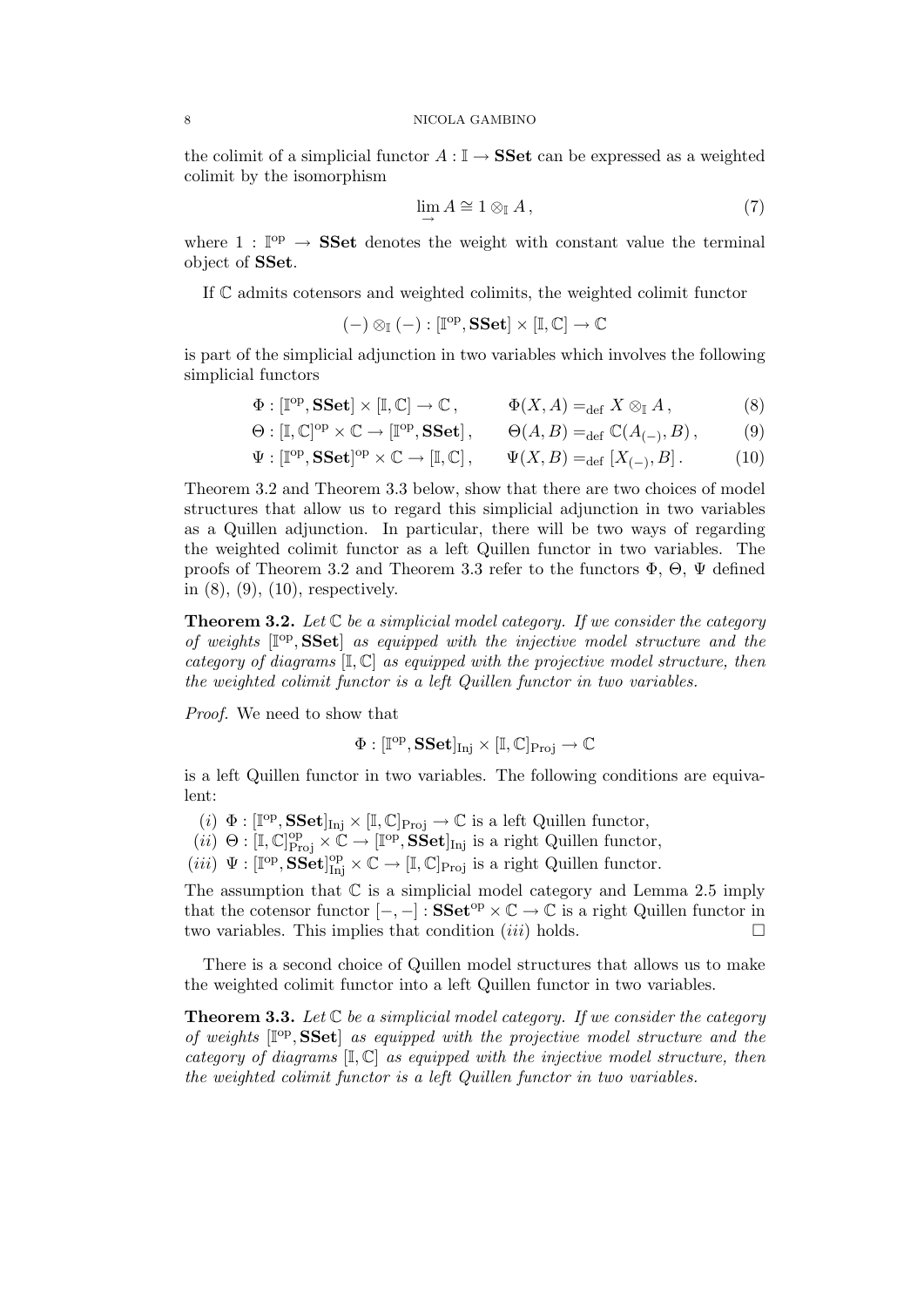Proof. We need to show that

$$
\Phi:[\mathbb{I}^{\mathrm{op}},{\bf SSet}]_{\mathrm{Proj}}\times [\mathbb{I},\mathbb{C}]_{\mathrm{Inj}}\rightarrow \mathbb{C}
$$

is a left Quillen functor in two variables. The following conditions are equivalent:

(*i*)  $\Phi : [\mathbb{I}^{\text{op}}, \mathbf{SSet}]_{\text{Proj}} \times [\mathbb{I}, \mathbb{C}]_{\text{Inj}} \to \mathbb{C}$  is a left Quillen functor,

 $(ii) \Theta : [\mathbb{I}, \mathbb{C}]^{\text{op}}_{\text{Inj}} \times \mathbb{C} \to [\mathbb{I}^{\text{op}}, \mathbf{SSet}]_{\text{Proj}}$  is a right Quillen functor,

 $(iii) \Psi : [\mathbb{I}^{op}, \mathbf{SSet}]^{op}_{Proj} \times \mathbb{C} \to [\mathbb{I}, \mathbb{C}]_{Inj}$  is a right Quillen functor.

It is possible to show that condition (ii) holds using the fact that  $\mathbb{C}(-, -)$ :  $\mathbb{C}^{\mathrm{op}} \times \mathbb{C} \to \mathbf{SSet}$  is a right Quillen functor in two variables, analogously to the way Theorem 3.2 was proved.

There are analogous results for weighted limits. These assert that there are two ways of making the weighted limit functor into a right Quillen functor in two variables. A first possibility is to consider both the category of diagrams and the cateogory of weights as equipped with the injective model structure; a second possibility is to consider both the category of diagrams and the category of weights as equipped with the projective model structure.

## 4. Derived functors

Theorem 3.2 and Theorem 3.3 allow us to apply the theory of derived functors in the enriched setting, as developed in [8], and deduce the existence of the total derived functor of the weighted colimit functor, and to provide explicit expressions for it. Of course, there is also an analogous development for homotopy limits, which we do not spell out for brevity.

We write Ho( $SSet$ ) for the homotopy category of SSet, and Ho( $\mathbb{C}$ ) for the homotopy category of a simplicial model category  $\mathbb{C}$ , which is a Ho(SSet)enriched category by the results in [8, 14, 21]. Let us consider the total left derived functor of the weighted limit functor

$$
(-) \otimes_{\mathbb{I}}^{\mathbf{L}} (-) : Ho[\mathbb{I}^{op}, \mathbf{SSet}] \times Ho[\mathbb{I}, \mathbb{C}] \to Ho(\mathbb{C}).
$$

The existence of two ways of making the weighted colimit functor into a left Quillen functor in two variables means that there are two different, but equivalent, formulas to compute its total left derived functor. The first formula arises by considering the choice of model structures in Theorem 3.2. This gives the following expression for the left derived functor

$$
X \otimes_{\mathbb{I}}^{\mathbf{L}} A = X \otimes_{\mathbb{I}} Q_{\text{Proj}}(A).
$$
 (11)

This formula is the result of a simplification from  $Q_{\text{Ini}}(X) \otimes_{\mathbb{I}} Q_{\text{Proj}}(A)$ , which would be the general formula for the derived functor. This simplification is possible because to be cofibrant in the injective model structure on  $[\mathbb{I}^{op}, \mathbf{SSet}]$ means to be pointwise cofibrant, which is satisfied by any weight since every object is cofibrant in SSet [14, Proposition 3.2.2]. By the formula in (7), the homotopy colimit functor

$$
\underset{\longrightarrow}{\operatorname{holim}}: \operatorname{Ho}[\mathbb{I},\mathbb{C}] \rightarrow \operatorname{Ho}(\mathbb{C})
$$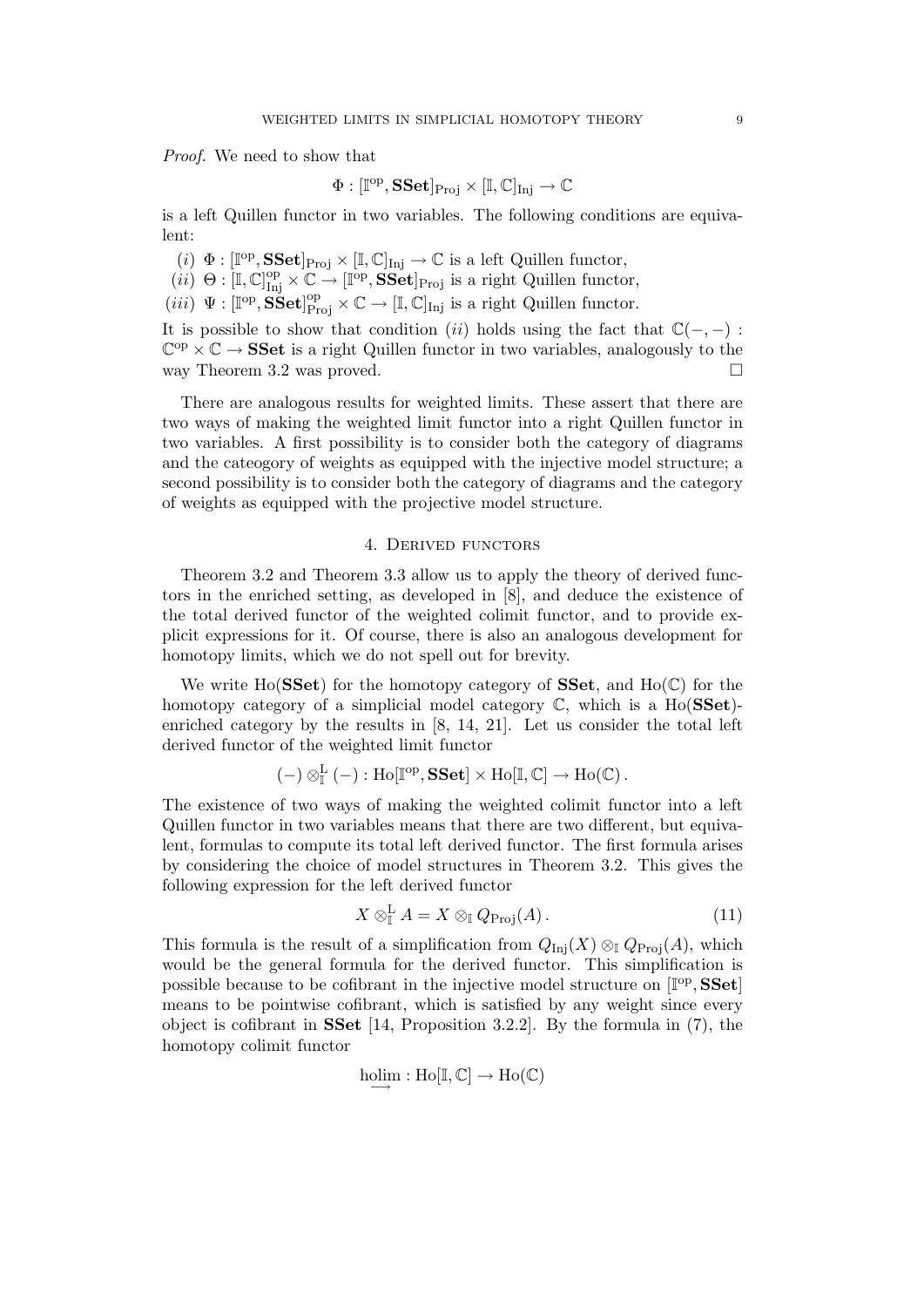can be defined as mapping a diagram A into  $1 \otimes_{\mathbb{I}}^{\mathbf{L}} A$ , where  $1 : \mathbb{I}^{\text{op}} \to \mathbf{SSet}$ denotes the weight with constant value the terminal object of **SSet**. By (7) and (11), we obtain the following formula for homotopy colimits

$$
\underset{\longrightarrow}{\text{holim}}(A) \cong \lim_{\longrightarrow} Q_{\text{Proj}}(A).
$$

This is a generalized version of the Quillen formula in (1). Indeed, it arises also by considering the projective model structure on the category  $[\mathbb{I}, \mathbb{C}]$ , so that the colimit functor becomes a left Quillen functor in the familiar adjunction

$$
\mathbb{C} \xrightarrow[\Delta]{\text{lim}} \mathbb{I}, \mathbb{C} \, .
$$

The second formula arises by considering the choice of model structures given in Theorem 3.3. This gives the following expression for homotopy colimits

$$
X \otimes_{\mathbb{I}}^{\mathbf{L}} A = Q_{\text{Proj}}(X) \otimes_{\mathbb{I}} Q_{\text{Inj}}(A).
$$
 (12)

If X is the constant weight  $1: \mathbb{P}^p \to \mathbf{SSet}$ , we have

$$
\text{holim}(A) = Q_{\text{Proj}}(1) \otimes_{\mathbb{I}} Q_{\text{Inj}}(A).
$$
\n(13)

This is a generalized version of the Bousfield-Kan formula in (2). We expand the formula (13) in two steps. First, we express the weighted colimit in (13) as a coend using the formula in (6). Secondly, we exploit [13, Proposition 14.8.8] and consider the functor  $N(-\downarrow \mathbb{I})^{\text{op}}$  :  $\mathbb{I}^{\text{op}} \to \mathbf{SSet}$ , defined in Section 1, as the projective cofibrant replacement for the constant weight  $1: \mathbb{P}^p \to \mathbf{SSet}$ . We obtain

$$
\underset{\longrightarrow}{\text{holim}}(A) \cong \int^{i \in \mathbb{I}} N(i \downarrow \mathbb{I})^{\text{op}} \otimes (Q_{\text{Inj}}(A))_i.
$$
 (14)

When A is pointwise cofibrant, it is cofibrant in the injective model structure, and therefore we have

$$
\underset{\longrightarrow}{\text{holim}}(A) \cong \int^{i \in \mathbb{I}} N(i \downarrow \mathbb{I})^{\text{op}} \otimes A_i. \tag{15}
$$

To obtain the formula in  $(2)$ , it suffices to consider  $(14)$  in the special case of  $\mathbb{C}$  = **SSet**. In this situation, the requirement that A is pointwise cofibrant is always satisfied  $[14,$  Proposition 3.2.2, so that we reduce to  $(15)$ . Finally, since  $\mathbb{C} = \mathbf{SSet}$ , the tensor in (15) becomes the cartesian product, so that (2) is indeed a special case of (13).

Remark. The formula in (15) coincides with the definition of the homotopy colimit given in [13, Definition 18.1.2] and [13, Example 18.3.6]. In [13, Definition 18.1.2] the formula in (15) is assumed as the definition of the homotopy colimit also when the diagram A is not pointwise cofibrant. However, properties of homotopy invariance are proved under the assumption that A satisfies the hypothesis of being pointwise cofibrant [13, Theorem 18.5.2 and Theorem 18.5.3].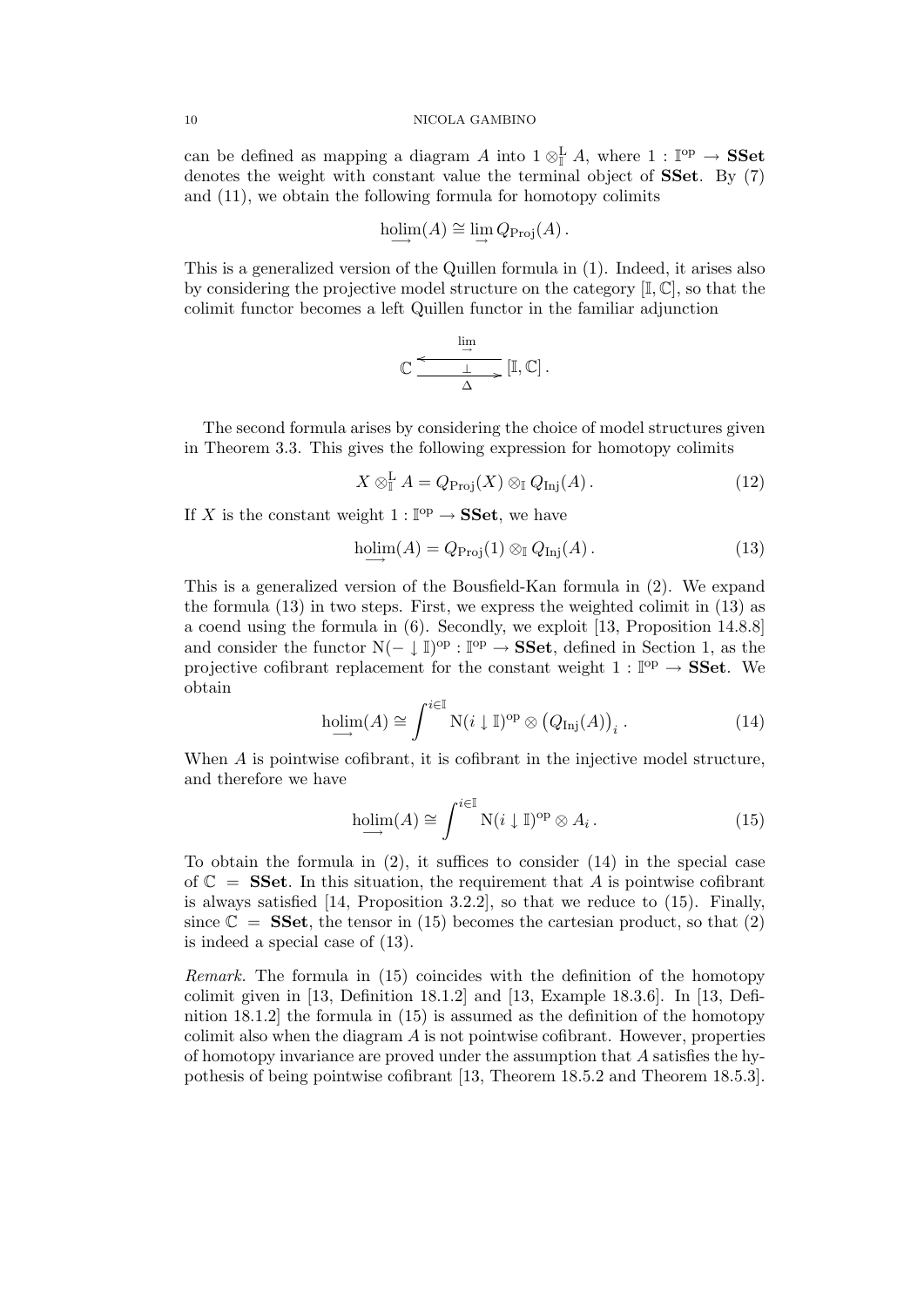### **ACKNOWLEDGEMENTS**

I am grateful to Andr´e Joyal, Michael Mandell, Vincent Schmitt, and Myles Tierney for helpful discussions. The support of the Laboratoire de Combinatoire et d'Informatique Mathématique of the Université du Québec à Montréal and of the Centre de Recerca Matem`atica is gratefully acknowledged.

## **REFERENCES**

- [1] D. Bourn and J.-L. Cordier. A general formulation of homotopy limits. Journal of Pure and Applied Algebra, 29(2):129–141, 1989.
- [2] A.K. Bousfield and D.M. Kan. Homotopy limits, completions, and localizations, volume 304 of Lecture Notes in Mathematics. Springer, 1972.
- [3] W. Chachólski and J. Scherer. Homotopy theory of diagrams. Memoirs of the American Mathematical Society, 155(736), 2002.
- [4] D.-C. Cisinski. Catégories dérivables. Available from the author's web page, 2003.
- [5] W. G. Dwyer, P. S. Hirschhorn, D. M. Kan, and J. H. Smith. Homotopy limit functors on model categories and homotopical categories, volume 113 of Mathematical Surveys and Monographs. American Mathematical Society, 2004.
- [6] W. G. Dwyer and J. Spalinski. Homotopy theories and model categories. In I. M. James, editor, Handbook of algebraic topology, pages 73–126. Elsevier, 1995.
- [7] N. Gambino. Homotopy limits for 2-categories. Mathematical Proceedings of the Cambridge Philosophical Society, 145(1):43–63, 2008.
- [8] L. Gaunce Lewis, Jr. and M. A. Mandell. Modules in monoidal model categories. Journal of Pure and Applied Algebra, 210:395–421, 2007.
- [9] P. G. Goerss and J. F. Jardine. Simplicial homotopy theory, volume 174 of Progress in Mathematics. Birkäuser, 1999.
- [10] J. W. Gray. Closed categories, lax limits, and homotopy limits. Journal of Pure and Applied Algebra, 19:127–158, 1980.
- [11] J. W. Gray. The representation of limits, lax limits and homotopy limits as sections. In Mathematical applications of category theory (Denver, Col., 1983), volume 30 of Contemporary Mathematics, pages 63–83. American Mathematical Society, 1984.
- [12] A. Heller. Homotopy theories. Memoirs of the American Mathematical Society, 71(383), 1988.
- [13] P. S. Hirschhorn. Model categories and their localizations, volume 99 of Mathematical Surveys and Monographs. American Mathematical Society, 2002.
- [14] M. Hovey. *Model categories*, volume 63 of *Mathematical Surveys and Monographs*. American Mathematical Society, 1998.
- [15] A. Joyal and M. Tierney. An introduction to simplicial homotopy theory. Hopf Archive, 1999.
- [16] G. M. Kelly. Basic concepts of enriched category theory, volume 64 of London Mathematical Society Lecture Note. Cambridge University Press, 1982. Available online in the series Reprints in Theory and Applications of Categories.
- [17] J. Lurie. Higher topos theory. ArXiv:math/060804v4, 2008.
- [18] J. P. May. The geometry of iterated loop spaces, volume 272 of Lecture Notes in Mathematics. Springer, 1972.
- [19] D. G. Quillen. Homotopical algebra, volume 43 of Lecture Notes in Mathematics. Springer, 1967.
- [20] A. Radulescu-Banu. Cofibrations in homotopy theory. Hopf Archive, 2006.
- [21] S. Schwede and B. Schipley. Algebras and modules in monoidal model categories. Proceedings of the London Mathematical Society, 80(2):491–511, 2000.
- [22] M. Shulman. Homotopy limits and colimits and enriched homotopy theory. ArXiv:math/0610194v2, 2006.
- [23] R. M. Vogt. Homotopy limits and colimits. Mathematische Zeitschrift, 134:11–52, 1973.